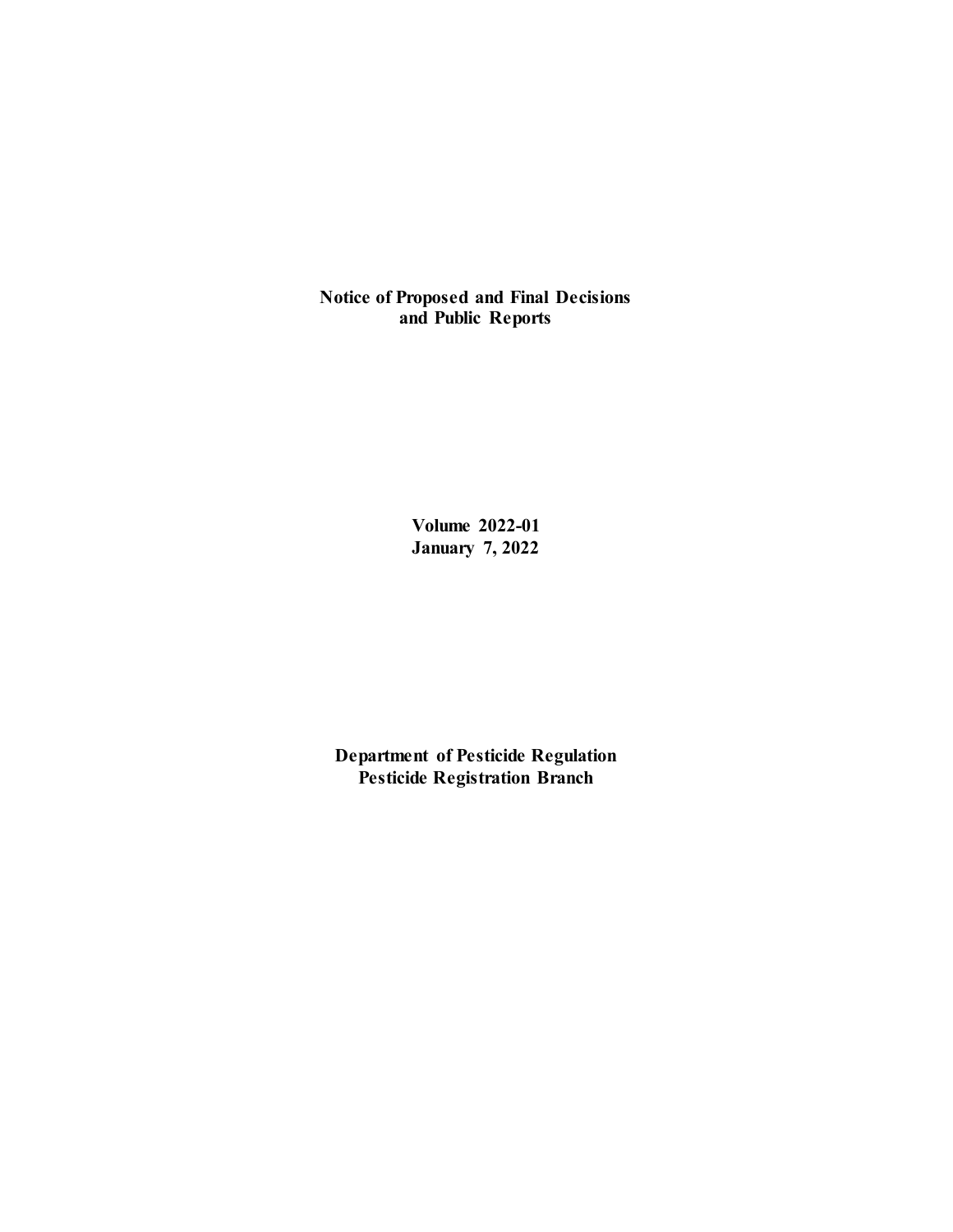# **NOTICE OF FINAL DECISIONS TO REGISTER PESTICIDE PRODUCTS AND WRITTEN EVALUATION**

Pursuant to Title 3, California Code of Regulations section 6255, the Director of the Department of Pesticide Regulation (DPR), files this Notice of Final Decisions to Register Pesticide Products with the Secretary of the Resources Agency for posting. This notice must remain posted for a period of 30 days for public inspection. Between the time DPR posts a proposed registration decision for public comment and DPR makes a final decision regarding the product, nonsignificant changes may be made to the product label (e.g., revising the product name, changing a master label to an end-use marketing label, correcting typographical errors). If the changes are not significant, DPR will not re-notice the product for public review and comment. However, if significant changes are made to the product label that substantially affect DPR's analysis on direct or indirect significant adverse environmental or human health impacts that can reasonably be expected to occur from the proposed decision, DPR will re-notice the product label for public review and comment.

In addition, for any product that is posted proposed to register as a conditional registration, the registrant may address the conditions of registration by providing the appropriate data or modifying the product label (e.g., remove use site, add "not for use in California" to a use site) during the posting period. If the registrant adequately addresses the conditions of registration during the posting period and the resulting change to the product label is not significant such that DPR must re-post the product label for review and public comment, DPR will post the product below, but will no longer have a "conditional" designation by the registration type.

For information about submitting a request for any documents related to this notice, please visit [https://www.cdpr.ca.gov/public\\_r.htm.](https://www.cdpr.ca.gov/public_r.htm)

To view the public report that was issued when the product was proposed for registration, click on the hyperlinked Tracking Number for the product.

*Tracking Number with hyperlink to public report – (EPA Registration Number) Applicant / Brand Name*

[298113](https://www.cdpr.ca.gov/docs/registration/nod/public_reports/298113.pdf) - (2724 - 356) WELLMARK INTERNATIONAL MASTER LABEL - ZOECON RF-293 METHOPRENE BOLUS (CAPLET) BEEF AND DAIRY CATTLE USE: INSECT GROWTH REGULATOR - FOR USE AS AN INSECT GROWTH REGULATOR TO PREVENT THE EMERGENCE OF ADULT HORN FLIES IN THE MANURE OF BEEF AND DAIRY CATTLE TYPE: SECTION 3 REGISTRATION - ACTIVE INGREDIENT(S): S-METHOPRENE CAS NUMBER(S): 65733-16-6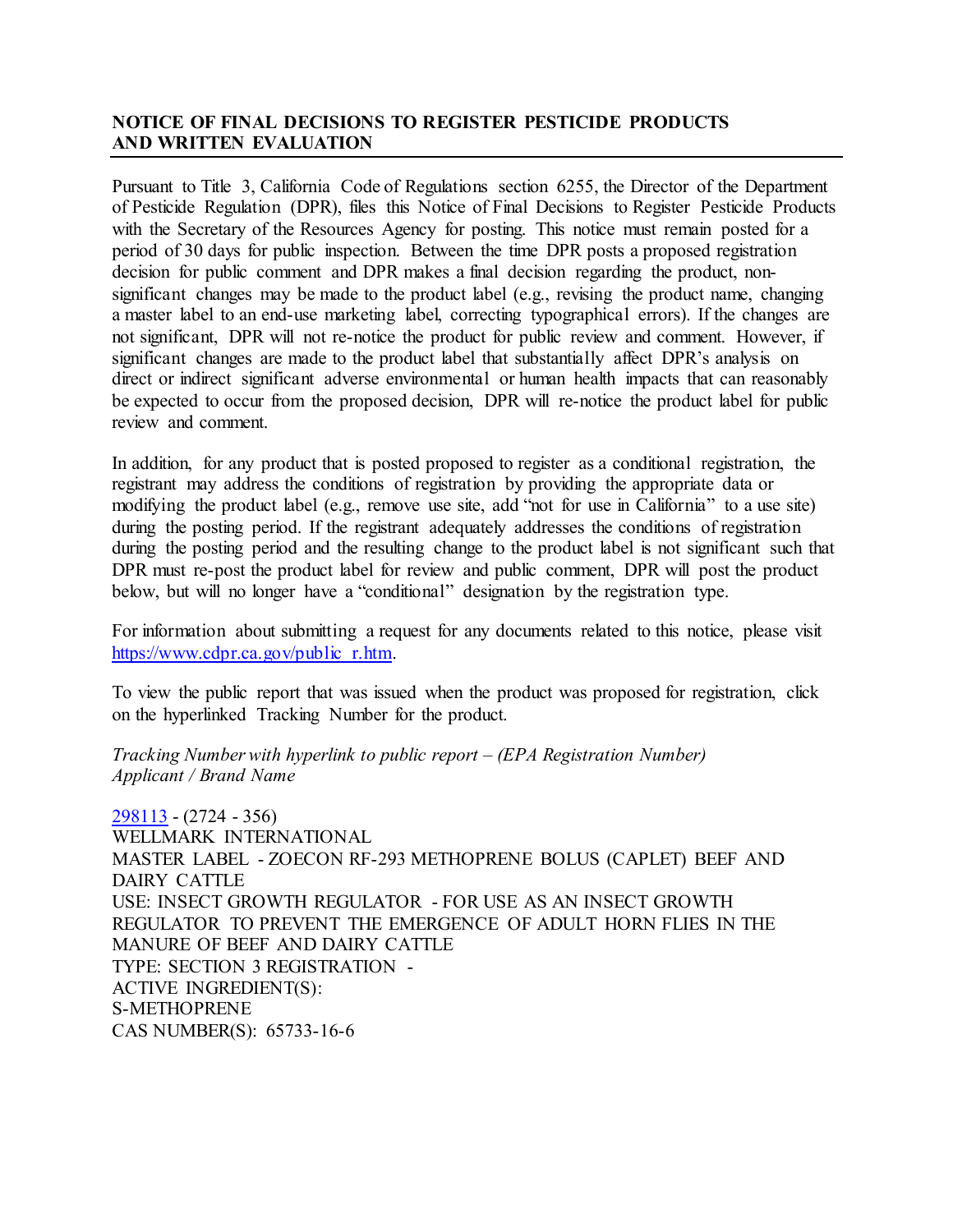# **Notice of Final Decisions to Register (Continued) Page 2**

# **Written Evaluation**

Pursuant to Title 3, California Code of Regulations section 6254, this notice includes a written evaluation of significant environmental points raised in comments submitted during the review and comment period required by Title 3, California Code of Regulations section  $6253$  for any of the products listed above.

### **DPR received no comments on the above listed products.**

*Original signed by Tulio Macedo 01/05/2022* Tulio Macedo, Chief Pesticide Registration Branch

**Dated**